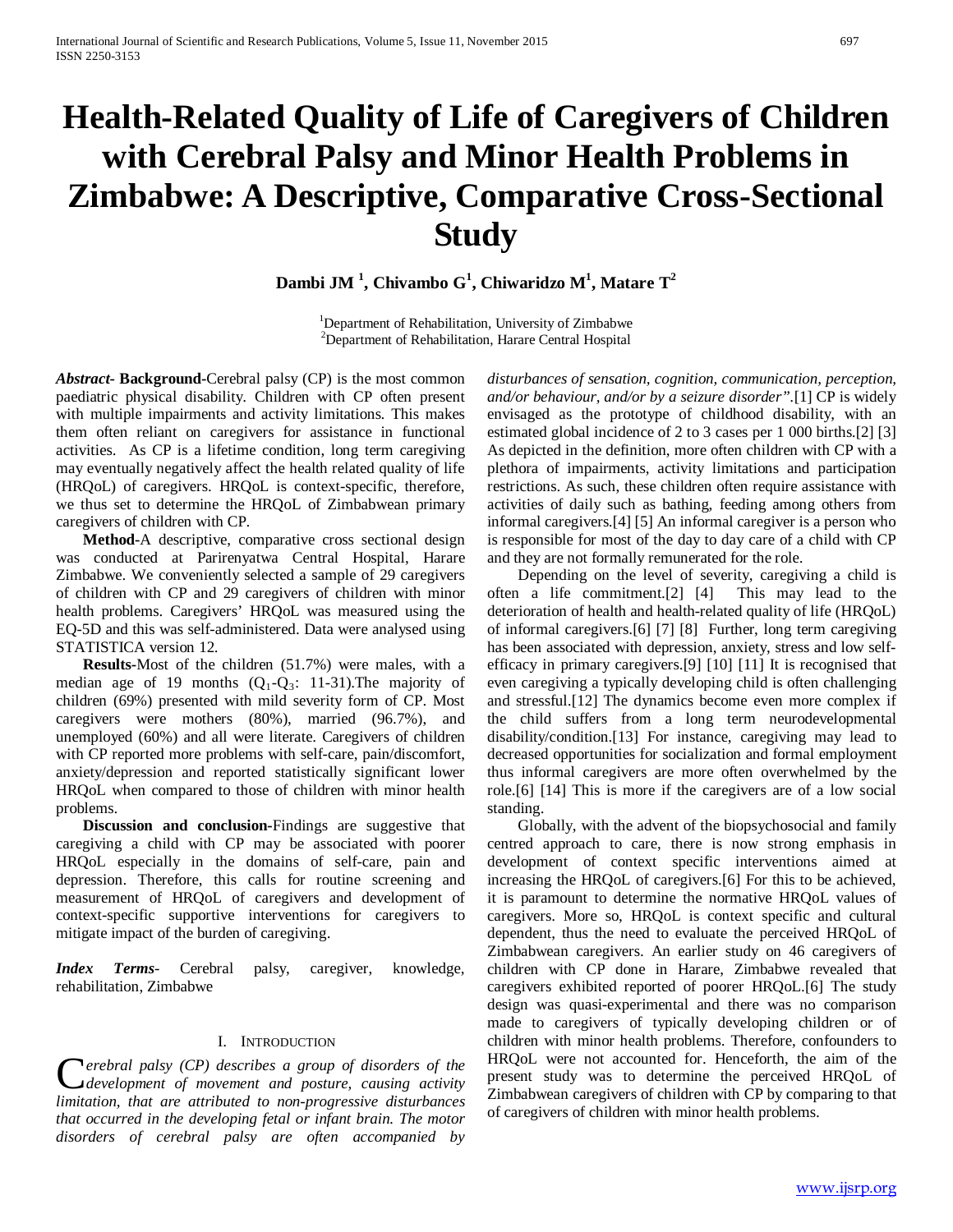# II. METHODS

## **Study design**

 A comparative, descriptive cross-sectional study was conducted between August 2014 and June 2015.

# **Setting**

 The study was done at Parirenyatwa Group of Hospitals (PGH) which is the largest referral centre in Zimbabwe. Caregivers of children with CP were recruited from the Rehabilitation department. This was done every Tuesday for six consecutive weeks as this was the day which CP clinics were done. The children with minor health problems were recruited at the Polyclinic at PGH. In this study, minor health problem implied those children presenting for routine health check-ups such as immunizations or suffering from non-chronic condition such as flue/cold.

#### **Participants**

# **Sampling and sample size calculation**

 Convenience sampling was used to recruit the caregivers. Assuming the mean EQ-5D VAS scores for caregivers of children with CP to be 68 (SD 17)[15] and that of caregivers of children with minor health conditions to be 65 (SD 17)[16] respectively, the minimal number of participants was 29 per group at the 95% confidence interval and 80% goal power. The sample size was calculated using the power calculator on STATISTICA version 12.

# **Instrumentation**

 The participants' socio-demographics were captured using an ad-hoc demographics questionnaire. The HRQoL was measured using the EQ-5D- 3L questionnaire. The EQ-5D 3L measures HRQoL in the domains of self-care, mobility, usual activities, pain/discomfort and anxiety/depression.[17] Participants rate if they are experiencing problems in the five domains. Responses are rated on a three point Likert scale i.e. no problem=1, some problem=2 and extreme problem=3. The likert ratings are then converted to utility values through the use of EQ-5D 3L calculator. The normative values for Zimbabwe are available.[16] In the second section, participants rate their perceived HRQoL on a visual analogue scale. It is rated from zero to a hundred. The higher the rating, the higher the perceived HRQoL. The EQ-5D 3L has been demonstrated to be reliable, validity, responsive and sensitive to detect changes in HRQoL.[16] [18] [19] The EQ-5D has also been translated into Shona, a Zimbabwe native language. The translated tool has demonstrated psychometric properties.[16] The severity of CP was captured using the gross motor classification system (GMFCS).[20] The GMFCS classifies functional ability on a five-point likert scale i.e. class one is the least affected and children in class five are more severely affected thus may require more functional assistance. It is the most commonly used tool in classification of functional ability and has been shown to be reliable, valid and responsive.[6] [20] [21]

# **Procedure**

#### **Ethical considerations**

 After getting institutional approvals, ethical permission was granted by the Medical Research Council of Zimbabwe (Ref: MRCZ/B/840). Written consent was requested from concerting caregivers for participation in the study. This was done after a verbal explanation of the rationale and aims of the study. It was emphasized that participation was on voluntary basis and that decline in participation would not affect their access to services.

#### **Data analysis**

 Data analysis was performed as per protocol and we utilized the STATISTICA (version 12) and SPSS (version 22) for data analysis. Descriptive statistics were utilized to present the sociodemographics. Categorical data were analysed using the Mann– Whitney U, Chi-squared and Fishers' Exact tests.

#### III. RESULTS

## **Demographic characteristics Study population demographics**

 As shown in Table 1 below, most of the children were males, n=30 (51.7%) with a median age of 19 months  $(O_1-O_3)$ : 11-31). Children with CP were significantly older than children with minor health problems, U=280, Z=2.177  $\&$  p=0.029. Additionally, most of the children, n=20 (69%) presented with mild severity form of CP. Most of the caregivers were; mothers, n=24 (80%) married, n=28(96.7%), unemployed, n=18 (60%) and all caregivers were literate.

| Variable              | Attribute                                | of<br>Caregivers<br>children with cerebral<br>palsy, $n=29$ , $n(\%)$ | Caregivers of children with<br>minor health conditions= $29$<br>۰ | Total<br>$N=58$         | Statistic                 | p-value |
|-----------------------|------------------------------------------|-----------------------------------------------------------------------|-------------------------------------------------------------------|-------------------------|---------------------------|---------|
| Sex of children       | Male<br>Female                           | 15(51.7)<br>14 (48.3)                                                 | $n\frac{\omega}{6}$<br>13 (44.8)<br>16(55.2)                      | 28(48.3)<br>30(51.7)    | $\chi^2$ =0.274<br>$df=1$ | 0.600   |
| **Age of children     | Median<br>$(Q_1 -$<br>$Q_3$ )            | $23.0(13.0-34.0)$                                                     | $13.0(9.0-24.0)$                                                  | $(11.0-$<br>19<br>31.0) | $U = 280$<br>$Z = 2.177$  | 0.029   |
| Severity of CP        | Level 1<br>Level 2<br>Level 3<br>Level 4 | 2(6.9)<br>12(41.4)<br>9(31.0)<br>6(20.7)                              |                                                                   |                         | n/a                       |         |
| Sex of the caregivers | Female                                   | 29(100)                                                               | 29 (100)                                                          | 58 (100)                | n/a                       |         |

# **Table 1: Study population socio-demographics, N=58**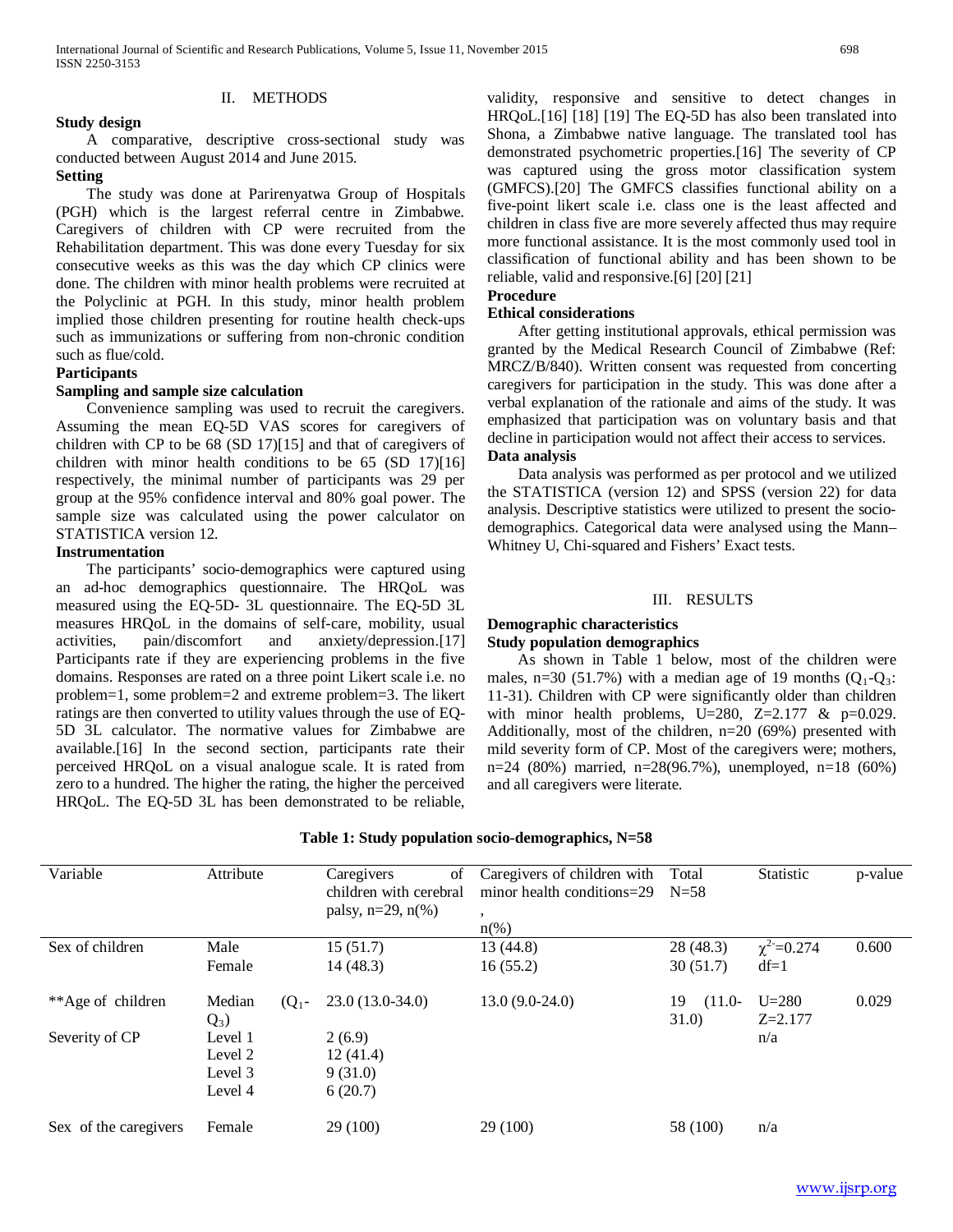International Journal of Scientific and Research Publications, Volume 5, Issue 11, November 2015 699 ISSN 2250-3153

| **Caregiver age             | Mean $(SD)$                                                  | 33.1(8.5)                      |        | 29(6.0)                       | 30.1(7.4)                       | $t(56)=1.074$     | 0.288 |
|-----------------------------|--------------------------------------------------------------|--------------------------------|--------|-------------------------------|---------------------------------|-------------------|-------|
| Relationship to<br>Child    | Mother<br>Other                                              | 24 (82.8)<br>5                 | (17.2) | 26(89.7)<br>3(10.3)           | 50(86.2)<br>8(13.8)             | Fisher's<br>Exact | 0.706 |
| Marital status              | Married<br>Single<br>Widowed                                 | 21(72.4)<br>5(17.2)<br>3(10.4) |        | 25(86.2)<br>2(6.9)<br>2(6.9)  | 46(79.3)<br>7(12.1)<br>5(8.6)   | Fishers<br>exact  | 0.514 |
| Level of<br>Education       | Secondary<br>Primary<br>Tertiary                             | 26(89.7)<br>2(6.9)<br>1(3,4)   |        | 26(89.7)<br>1(3.4)<br>2(6.9)  | 52(89.7)<br>3(5.2)<br>3(5.2)    | Fishers<br>exact  | 1.000 |
| Employment<br><b>Status</b> | Unemployed<br>Informally<br>employed<br>Formally<br>employed | 18(62.4)<br>10(34.2)<br>1(3.4) |        | 21(72.4)<br>6(20.7)<br>2(6.9) | 39 (67.2)<br>16(27.6)<br>3(5.2) | Fishers<br>exact  | 0.668 |

# **Results of respondents HRQoL**

 As compared to caregivers of children with minor health problems, caregivers of children with CP reported more problems in usual activities, p (Fishers' Exact) = 0.020, pain/discomfort, p (Fishers' Exact) =0.041 and anxiety/depression, p (Fishers' Exact) =0.001. (See Table 2 below)

| EQ-5D dimension        | Attribute                         | Caregivers<br>of<br>children<br>with<br>cerebral<br>palsy<br>$n=29$ , $n$ (%) | Caregivers<br>of<br>children<br>with<br>minor<br>health<br>conditions<br>$n=29$ , $n$ (%) | Total, $n$ $(\%)$    | Statistic                 | p-value |
|------------------------|-----------------------------------|-------------------------------------------------------------------------------|-------------------------------------------------------------------------------------------|----------------------|---------------------------|---------|
| Mobility               | No problems                       | 21(72.4)                                                                      | 25(86.2)                                                                                  | 46 (79.3)            | Fishers                   |         |
|                        | Some problems<br>Extreme problems | 7(24.1)<br>1(3.4)                                                             | 4(13.8)<br>0                                                                              | 11(19.0)<br>1(1.7)   | Exact                     | 0.179   |
| Self-care              | No problems<br>Some problems      | 20(69.0)<br>9(31.0)                                                           | 23(79.3)<br>6(20.7)                                                                       | 43(74.1)<br>15(25.9) | $\chi^2$ =0.360<br>$df=1$ | 0.549   |
| Usual activities       | No problems                       | 16(55.2)                                                                      | 25(86.2)                                                                                  | 41 (70.7)            | Fishers                   | 0.020   |
|                        | Some problems<br>Extreme problems | 12(41.4)<br>1(3.4)                                                            | 4(13.8)<br>0                                                                              | 16(27.6)<br>1(1.7)   | Exact                     |         |
| Pain/discomfort        | No problems                       | 8(27.6)                                                                       | 17(58,6)                                                                                  | 25(43.1)             | Fishers                   | 0.041   |
|                        | Some problems<br>Extreme problems | 16(55.2)<br>5(17.2)                                                           | 11(37,9)<br>1(3,4)                                                                        | 27(44.8)<br>6(12.1)  | Exact                     |         |
| Anxiety/<br>depression | No problems                       | 12(41.4)                                                                      | 24 (82.8)                                                                                 | 36(62.1)             | Fishers                   | 0.001   |
|                        | Some problems                     | 12(41.4)                                                                      | 5(17.2)                                                                                   | 17(29.3)             | Exact                     |         |
|                        | Extreme problems                  | 5(17.2)                                                                       | 0                                                                                         | 5(8.6)               |                           |         |

# **Table 2: Frequencies of responses on the EQ-5D, N=58**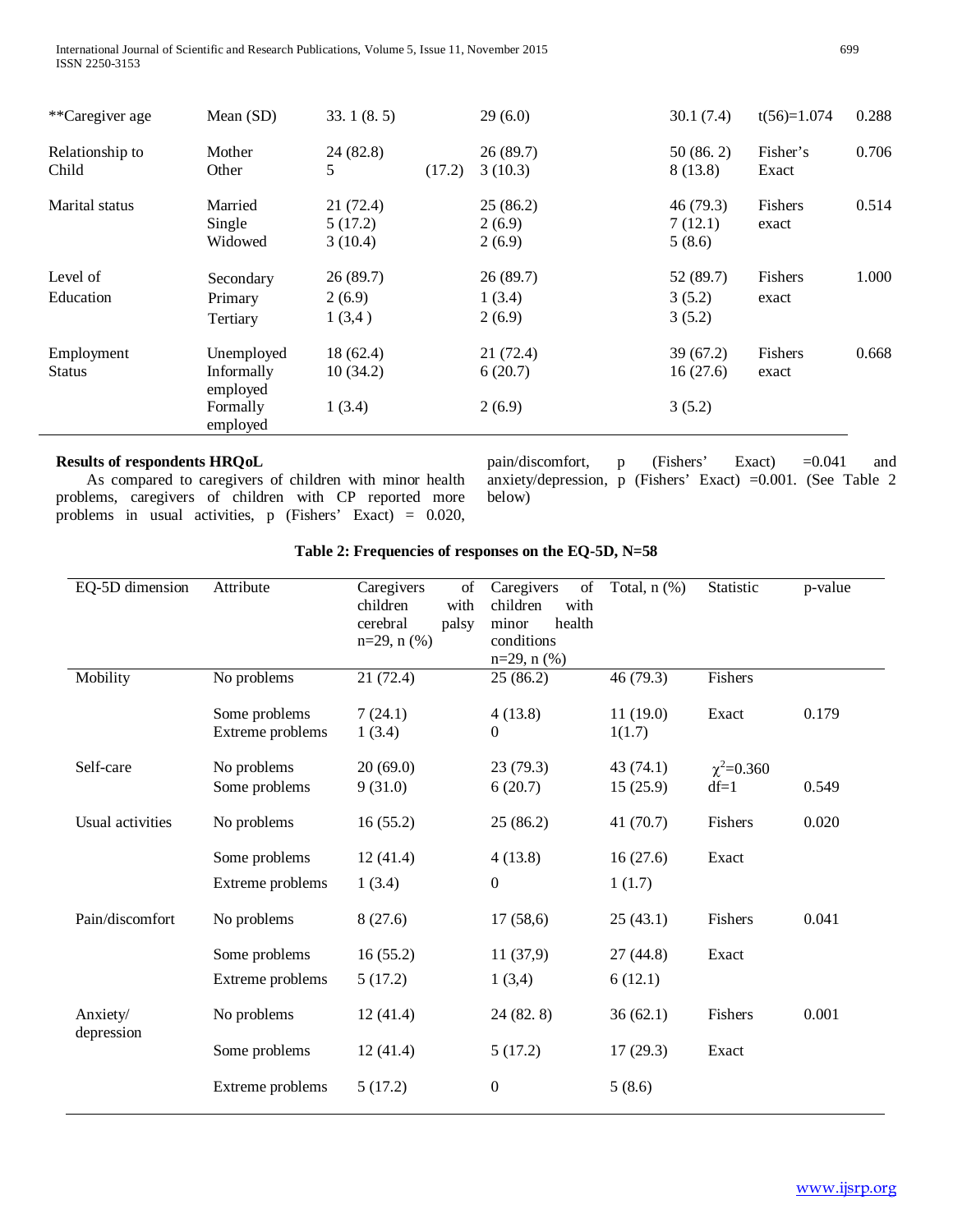Further, as compared to caregivers of children with minor health problems caregivers of children with CP rated their

HRQoL to be lower on the EQ-5D VAS scale,  $t(53)=5.3$ , p<0.001. (See Table 3 below)

| $EQ-5D$<br>summative | Attribute           | Caregivers of children    | Caregivers of children  | <b>Statistic</b> |
|----------------------|---------------------|---------------------------|-------------------------|------------------|
| score                |                     | with<br>cerebral<br>palsy | with<br>health<br>minor |                  |
|                      |                     | $n=29$                    | conditions $n=29$       |                  |
| EQ-5D VAS score      | Mean $(SD)$         | 70.5(11.5)                | 85.0(9.0)               | $t(53)=-5.3$     |
|                      |                     |                           |                         | p<0.001          |
|                      | Median( $Q_1-Q_3$ ) | $70(65-80)$               | 85 (80-90)              |                  |
|                      | Range (min-max)     | $45(50-95)$               | $30(70-100)$            |                  |
| EQ-5D utility score  | Mean $(SD)$         | 0.057(0.219)              | 0.069(0.258)            | $U = 419.5$      |
|                      | Median              | $\Omega$                  | $\theta$                | $Z = -0.08$      |
|                      | Range (min-max)     | $0 - 1$                   | $0 - 1$                 | $p=986$          |

**Table 3: EQ-5D summative scores, N=58**

#### IV. DISCUSSION

 Most of the children were males which is in concordance with literature which stipulates that CP is more prevalent in males as opposed to girls.[22] Further, there was a spread of levels of severity of CP as measured by the GMFCS, therefore the sample was representative of the children with CP. All the caregivers were mothers. In the African context, the responsibility of caregiving is left almost entirely to females.[7] Further, the high literacy and unemployment status is representative of adult females in Zimbabwe. Official statistics of the Zimbabwean population peg the unemployment rate and literacy rates for women at 87.8% and 98% respectively.[23] Thus results may be generalizable to other caregivers in the research setting.

#### **Mobility and self-care**

 The study population consisted of relatively young caregivers, with a mean age of 30.1 (SD 7.4) years, thus problems with mobility and self-care were very unlikely. The present findings are comparable to findings from a study to determine the HRQoL of caregivers of children with CP in the same research setting. In their study, Dambi and Jelsma (2014) found the proportions of reported problems with problems in mobility and self-care to be  $32.6\%$  (n=15) % and  $21.7\%$  (n=10) respectively.[6]

#### **Usual activities, pain & discomfort**

 Caregivers of children with CP reported experiencing problems in usual activities. This may emanate from pain as result of providing assistance in functional activities.[24] This claim is further substantiated by the fact that most of the caregivers also complained of pain and discomfort. As CP is a life time condition and depending on the level of severity, the level of assistance required by the children may lead to pain and discomfort.[2] [4] [24] More so, almost similar studies have reported musculoskeletal problems such as low back pain and shoulder pain to be common in informal caregivers.[5] [24] [25] For instance, in lifting children with CP, some of the caregivers may end up utilizing unsafe lifting techniques leading to low back pain.[6] [25] [26] This is further compounded by increasing in age , weight and severity of CP which may thus require increased physical excursion in providing functional assistance.[25] [27]

 As caregivers were from a low resource setting, most if not all of them, would not have been taught on safe lifting and transfer techniques and were unlikely to afford purchasing mobility aids such as wheelchairs. Therefore, caregivers were more likely to be at a high risk of developing musculoskeletal conditions which could have resulted in chronic pain. For instance, shoulder pain incurred during lifting and transfers may lead to activity limitations in dressing. This "forced" immobilization may then lead to the alterations of the biomechanical structures in the joint structures which further leads to more pain thus perpetuating a vicious cycle. Additionally, most of children with CP mainly present with spasticity of limbs.[28] This poses challenges on the caregiver especially in providing care and during lifting and transfers thus may result in more complains of pain/discomfort.

# **Anxiety/depression**

 As compared to caregivers of children with minor health problems, caregivers of children with CP reported of suffering from anxiety/depression. This is in accordance to literature which posits long term caregiving a child with CP is likely to be associated with anxiety [11] [29] [10], depression [11] [10] [9] [30], low self-efficacy [31] [32] and stress in primary caregivers [33] [34] [35]. Additionally, the demands of caregiving may be overwhelming which may lead to depression in the caregivers.[6] For instance, the need for routine specialist medical services may lead to financial burden which may then evolve into depression.[36] [37] The prevailing socio-economic situation in Zimbabwe may compound the financial burden in the caregivers. For instance, with the "dearth" of social services and escalating health care costs, caregivers are faced with a daunting task of footing the out of pocket medical expenses.[38] Further, as most of the caregivers were unemployed, this could lead to depression in caregivers as they have to juggle between informal tasks for survival and meeting the financial obligations of caregiving.

 Further, there is still a lot of stigma and discrimination in society towards disabilities especially in low income countries. [39] [40] [41] For instance myths such as CP being caused by witchcraft and maternal promiscuity are still prevalent.[42] [43] [44] [45] A recent study has revealed that disabled people are the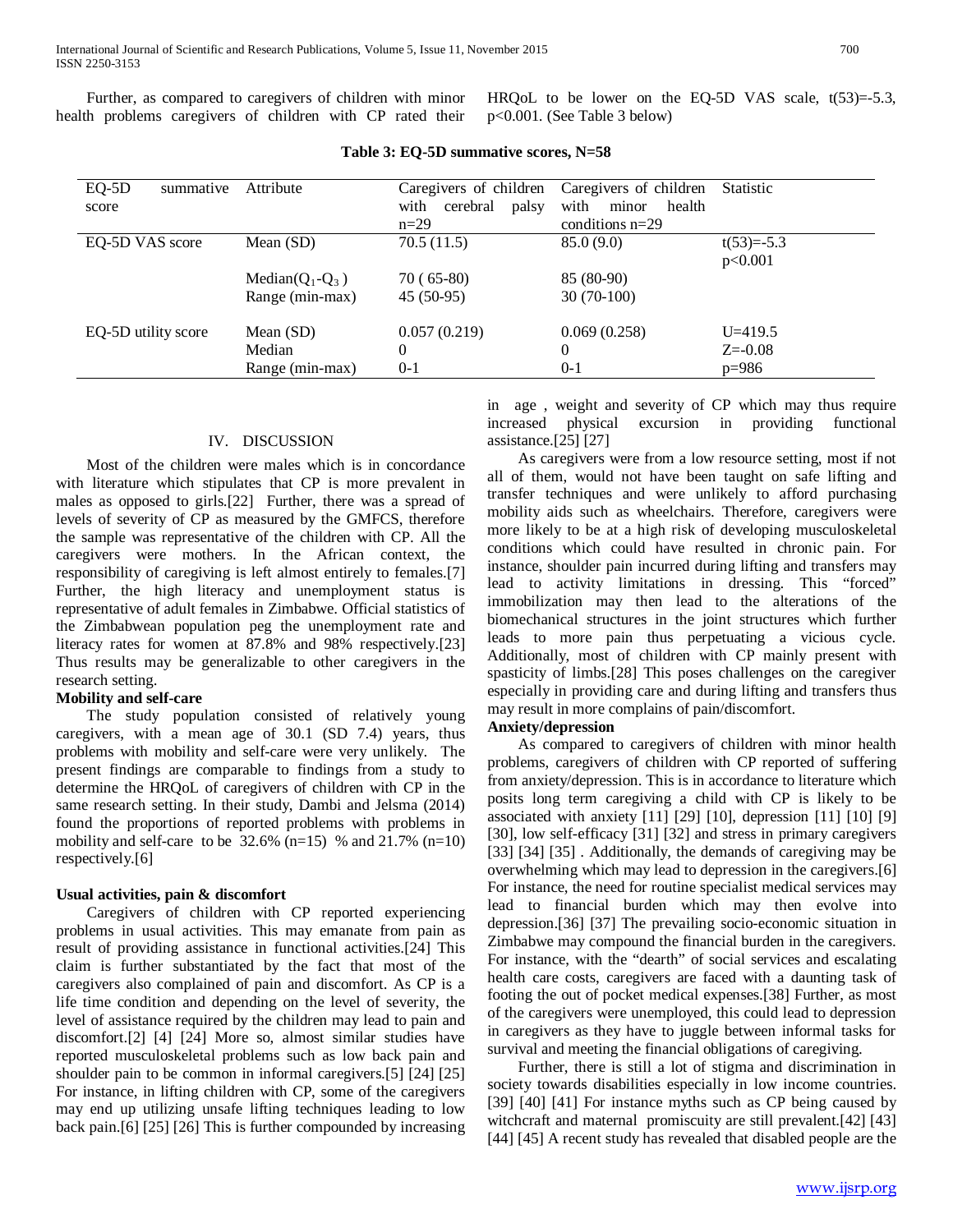most marginalized and discriminated in the Zimbabwean society.[38] The study further stipulates that mothers, who are the primary caregivers in most instances, bear the brunt shed by society. Therefore, the fact that caregivers with CP reported more of depression was unsurprising.

 Over the past few decades the family centered approach has evolved as the yardstick/gold standard in provision of neurorehabilitation services.[46] This model of care is hinged on provision of support to the caregivers in addition to providing therapy for children with CP. [43] [46] Nowadays, there is now consensus that there is a great need to support caregivers once diagnosis of CP is made.[47] Diagnosis is often accompanied by feelings of helplessness, grief, guilty, among others.[48]As such support in form of counselling sessions and provision of knowledge may help to mitigate the anxiety associated with the diagnosis.[47] [48] This "ideal" model of care also requires adequate human resources for its implementation, this may not be so in low resource settings. For instance, due to human resources shortages, caregivers may not be given the support they require when the child is diagnoses of CP. This lack of support may lead to anxiety which may then evolve to depression which may then manifest as low perceived HRQoL in the caregivers.

#### **Summative HRQoL indices**

 Results from the summative scores of the EQ-5D were inconclusive i.e. there was a significant difference in caregivers perceived HRQoL on the EQ-5D VAS scale whilst the EQ-5D utility summative score did not yield any statistically difference. This may pose the question of the discriminative ability of the EQ-5D summative scores. Nevertheless, as stipulated in literature, caregivers of children with CP are more likely to report of lower HRQoL as compared to the general population [30] or to caregivers of typically developing child [7] [49] or caregivers of children with minor health problems. [50] This may be attributed to the demands of caregiving especially where there is no formal/structured support to alleviate the burden of care.

#### V. CONCLUSION

 Results of the present study need to be interpreted with caution due to methodological limitations. Firstly, given the cross sectional and descriptive nature of the study, causality cannot be inferred. Additionally, confounders to HRQoL were not accounted for as randomization was not feasible. More so, other variables such as social support which have been demonstrated to be strong predictors to HRQoL[13] [14] [51] were not captured and this would have given a holistic of the caregivers' HRQoL. More so, children with CP were statistically significantly older than children with minor health problems and this potentially acted as a confounder to caregivers' physical health. For instance, older children were bound to be heavier thus resulting in greater report in pain in caregivers thus may have ultimately negatively affected the HRQoL of caregivers.

 Notwithstanding the limitations, the study findings were in concordance with literature which stipulates that long term caregiving may lead to lower/poorer HRQoL in informal, primary caregivers of children with CP. As such there is need to provide supportive interventions for the caregivers to mediate the effects of caregiver burden. Large scale studies are also needed to establish the normative HRQoL values of caregivers.

Additionally, there is a great need to constantly assess caregivers' HRQoL so as to detect those caregivers who may need support early. Special emphasis should be on the screening for musculoskeletal pain, anxiety and depression. Further, large scale, longitudinal studies which also include caregivers who reside in rural areas must be done to ascertain the perceived HRQoL states of caregivers. This is more important as most of the research on caregivers' HRQoL has been done in urban settings in high income countries and as such its generalizability to low income countries and rural settings may be questionable.

#### COMPETING INTERESTS

 'The author(s) declare that they have no competing interests'.

#### ACKNOWLEDGEMENTS

 Our heartfelt gratitude goes to caregivers for their cooperation during the study.

#### REFERENCES

- [1] B. Martin, G. Murray, R. Peter, L. Alan, and P. Nigel, "Proposed definition and classification of cerebral palsy, April 2005.pdf," Dev. Med. Child Neurol., vol. 47, no. 571, pp. 571–576, 2005.
- [2] A. N. Berker and M. S. Yalçin, "Cerebral palsy: orthopedic aspects and rehabilitation.," Pediatr. Clin. North Am., vol. 55, no. 5, pp. 1209–25, ix, Oct. 2008.
- [3] S. Clark and G. Hankins, "Temporal and demographic trends in cerebral palsy — Fact and fiction," Am. J. Obstet. Gynecol., vol. 188, no. 3, pp. 628–633, 2003.
- [4] D. Moster, A. J. Wilcox, S. E. Vollset, T. Markestad, and R. T. Lie, "Cerebral palsy among term and postterm births.," JAMA, vol. 304, no. 9, pp. 976–82, 2010.
- [5] D. Sharan, P. S. Ajeesh, R. Rameshkumar, and M. Manjula, "Musculoskeletal disorders in caregivers of children with cerebral palsy following a multilevel surgery," Work A J. Prev. Assess. Rehabil., vol. 41 Suppl 1, pp. 1891–5, Jan. 2012.
- [6] J. M. Dambi and J. Jelsma, "The impact of hospital-based and community based models of cerebral palsy rehabilitation : a quasi-experimental study," BMC Pediatr., vol. 14, no. 301, pp. 1–10, 2014.
- [7] T. K. Hamzat and E. L. Mordi, Impact of caring for children with cerebral palsy on the general health of their caregivers in an African community ., vol. 30, no. 3. 2007.
- [8] Davis, S. E, Waters, R. Boyd, K. Cook, and M. Davern, "The impact of caring for a child with cerebral palsy: quality of life for mothers and fathers," Childcare, Heal. Dev., vol. 36, no. 1, pp. 63–73, 2009.
- [9] M. N. Mbugua, M. W. Kuria, and D. M. Ndetei, "The Prevalence of Depression among Family Caregivers of Children with Intellectual Disability in a Rural Setting in Kenya.," Int. J. Family Med., p. 534513, Jan. 2011.
- [10] S. Palsili, A. Anksiyete, H. Üniversitesi, T. Fakültesi, T. Fiziksel, P. Nöroloji, and A. Dal, "Anxiety and Depression Levels in Mothers of Children with Cerebral Palsy," Turkish J. Phys. Med. Rehabil., vol. 53, no. November, pp. 2006–2008, 2006.
- [11] M. A. Zanon and N. A. Batista, "Quality of life and level of anxiety and depression in caregivers of children with cerebral palsy," 2012. [Online]. Available: www.scielo.br/pdf/rpp/v30n3/en\_13.pdf.
- [12] J. Vargus-Adams, "Parent stress and children with cerebral palsy.," Dev. Med. Child Neurol., vol. 53, no. 9, p. 777, Oct. 2011.
- [13] P. Raina, M. O. Donnell, H. Schwellnus, P. Rosenbaum, G. King, J. Brehaut, D. Russell, M. Swinton, S. King, M. Wong, S. D. Walter, and E.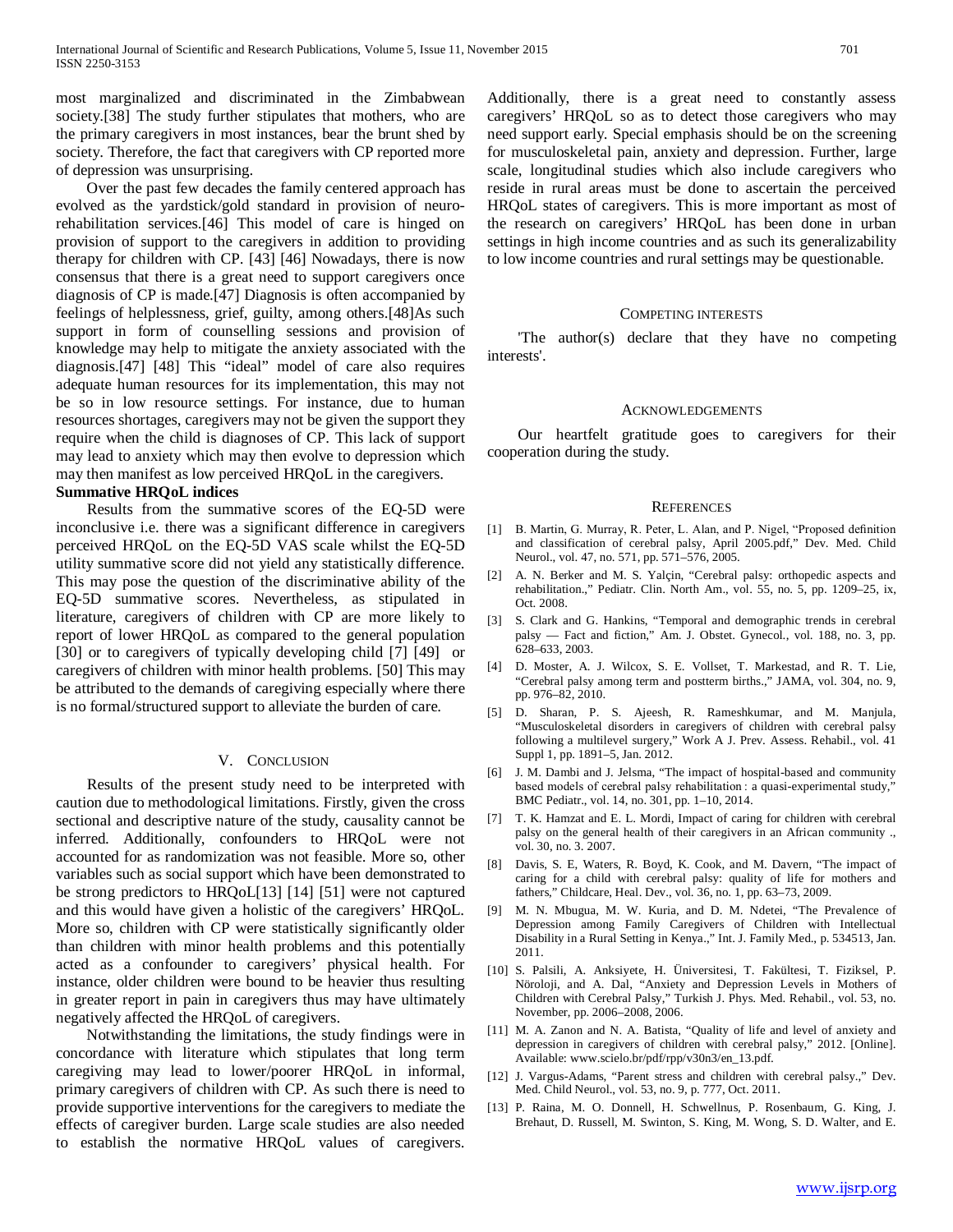Wood, "Caregiving process and caregiver burden : Conceptual models to guide research and practice," BMC Pediatr., vol. 4, no. 1, pp. 1–13, 2004.

- [14] H. Oh and E. O. Lee, "Caregiver Burden and Social Support among Mothers Raising Children with Developmental Disabilities in South Korea," Int. J. Disabil. , Dev. Educ., vol. 56, no. 2, pp. 149–167, 2009.
- [15] J. M. Dambi and J. Jelsma, "A comparison of hospital-based and community based models of cerebral palsy rehabilitation," 2013. [Online]. Available: https://open.uct.ac.za/browse?value=Dambi%2C+Jermaine+Matewu&type =author.
- [16] J. Jelsma, K. Mhundwa, W. De Weerdt, W. De Cock, and V. Chivaura, "The Shona Version of the EQ-5D," Cent. Afr. J. Med., vol. 47, pp. 8–13, 2001.
- [17] K. Cheung, M. Oemar, M. Oppe, and R. Rabin, "EQ-5D: User Guide Basic information on how to use EQ-5D," Clin. Infect. Dis., vol. 53 Suppl 3, p. NP, Dec. 2011.
- [18] J. Jelsma, S. Mkoka, L. Amosun, and J. Nieuwveldt, "The reliability and validity of the Xhosa version of the EQ-5D.," Disabil. Rehabil., vol. 26, no. 2, pp. 103–8, Jan. 2004.
- [19] A. Nordlund, K. Ekberg, M. Kristenson, and L. Group, "EQ-5D in a general population survey – A description of the most commonly reported EQ-5D health states using the SF-36," Qual. Life Res., vol. 14, pp. 1099–1109, 2005.
- [20] R. Palisano, P. Rosenbaum, S. Walter, D. Russell, E. Wood, and B. Galuppi, "Gross Motor Function Classification System for Cerebral Palsy Gross Motor Function Classification System for Cerebral Palsy ( GMFCS )," Dev. Med. Child Neurol., vol. 39, pp. 5–7, 1997.
- [21] D. Debuse and H. Brace, "Outcome measures of activity for children with cerebral palsy: a systematic review.," Pediatr. Phys. Ther., vol. 23, no. 3, pp. 221–31, Jan. 2011.
- [22] E. Blair and L. Watson, "Epidemiology of cerebral palsy," Seminars in Fetal & Neonatal Medicine, 2006. .
- [23] ZIMSTAT, "Census," Census, 2012. [Online]. Available: http://www.zimstat.co.zw/dmdocuments/Census/Census.pdf. [Accessed: 04- Mar-2013].
- [24] K. Kaya, S. Unsal-delialioglu, N. K. Ordu-gokkaya, Z. Ozisler, N. Ergun, S. Ozel, and H. Ucan, "Musculo-skeletal pain , quality of life and depression in mothers of children with cerebral palsy," Disabil. Rehabil., vol. 32, no. 20, pp. 1666–1672, 2010.
- [25] H. C. Tong, A. J. Haig, V. S. Nelson, K. S.-J. Yamakawa, G. Kandala, and K. Y. Shin, "Low back pain in adult female caregivers of children with physical disabilities," Arch. Pediatr. Adolesc. Med., vol. 157, no. 11, pp. 1128–33, Nov. 2003.
- [26] C. O. M. Prudente, M. A. Barbosa, and C. C. Porto, "Relation between quality of life of mothers of children with cerebral palsy and the children's motor functioning, after ten months of rehabilitation," Rev. Lat. Am. Enfermagem, vol. 18, no. 2, pp. 149–55, 2010.
- [27] K. Kaya, S. Unsal-Delialioglu, N. K. Ordu-Gokkaya, Z. Ozisler, N. Ergun, S. Ozel, and H. Ucan, "Musculo-skeletal pain, quality of life and depression in mothers of children with cerebral palsy," Disabil. Rehabil., vol. 32, no. 20, pp. 1666–72, Jan. 2010.
- [28] I. Hodgkinson and C. Bérard, "Assessment of Spasticity in Pediatric Patients," pp. 109–112, 2005.
- [29] . Cohen, G. Biran, A. Aran, and V. Gross-Tsur, "Locus of Control, Perceived Parenting Style, and Anxiety in Children with Cerebral Palsy," J. Dev. Phys. Disabil., vol. 20, no. 5, pp. 415–423, Jun. 2008.
- [30] J. C. Brehaut, D. E. Kohen, R. E. Garner, A. R. Miller, L. M. Lach, A. F. Klassen, and P. L. Rosenbaum, "Health among caregivers of children with health problems: findings from a Canadian population-based study.," Am. J. Public Health, vol. 99, no. 7, pp. 1254–62, Jul. 2009.
- [31] F. Khan, J. Pallant, and C. Brand, "Caregiver strain and factors associated with caregiver self-efficacy and quality of life in a community cohort with multiple sclerosis.," Disabil. Rehabil., vol. 29, no. 16, pp. 1241–50, Aug. 2007.
- [32] C. Gagliardi, C. Maghini, C. Germiniasi, G. Stefanoni, F. Molteni, D. M. Burt, and A. C. Turconi, "The effect of frequency of cerebral palsy treatment: a matched-pair pilot study.," Pediatr. Neurol., vol. 39, no. 5, pp. 335–40, Nov. 2008.
- [33] R. F. Sipal, C. Schuengel, J. M. Voorman, M. Van Eck, and J. G. Becher, "Course of behaviour problems of children with cerebral palsy : the role of

parental stress," Child. Care. Health Dev., vol. 36, no. 1, pp. 74–84, Jan. 2010.

- [34] M. Ketelaar, M. J. M. Volman, J. W. Gorter, and A. Vermeer, "Child: Stress in parents of children with cerebral palsy : what sources of stress are we talking about ?," Child. Care. Health Dev., vol. 34, no. 6, pp. 825–829, Nov. 2008.
- [35] J. Parkes, N. McCullough, A. Madden, and E. McCahey, "The health of children with cerebral palsy and stress in their parents.," J. Adv. Nurs., vol. 65, no. 11, pp. 2311–23, Nov. 2009.
- [36] M. Kruse, S. I. Michelsen, E. M. Flachs, H. Brønnum-Hansen, M. Madsen, and P. Uldall, "Lifetime costs of cerebral palsy.," Dev. Med. Child Neurol., vol. 51, no. 8, pp. 622–8, Aug. 2009.
- [37] B. Wang, Y. Chen, J. Zhang, J. Li, Y. Guo, and D. Hailey, "A preliminary study into the economic burden of cerebral palsy in China.," Health Policy, vol. 87, no. 2, pp. 223–34, Aug. 2008.
- [38] E. J. van der Mark and H. Verrest, "Fighting the odds: strategies of female caregivers of disabled children in Zimbabwe," Disabil. Soc., vol. 29, no. 9, pp. 1412–1427, Aug. 2014.
- [39] C. J. Wijesinghe, P. Fonseka, and C. G. Hewage, "The development and validation of an instrument to assess caregiver burden in cerebral palsy : Caregiver Difficulties Scale," Ceylon Med. J., vol. 58, no. October, pp. 162–7, 2013.
- [40] C. J. Wijesinghe, N. Cunningham, P. Fonseka, C. G. Hewage, and T. Ostbye, "Factors Associated With Caregiver Burden Among Caregivers of Children With Cerebral Palsy in Sri Lanka," Asia-Pacific J. Public Heal., vol. 27, no. 1, pp. 85–95, 2014.
- [41] WHO and SHIA, "Community-Based Rehabilitation as we have experienced it …voices of persons with disabilities," whqlibdoc.who.int/publications/9241590440.pdf, 2002. [Online]. Available: whqlibdoc.who.int/publications/9241590440.pdf.
- [42] T. Quinn and C. Gordon, "The Effects of Cerebral Palsy on Early Attachment : Perceptions of Rural South African Mothers," J. Hum. Ecol., vol. 36, no. 3, pp. 191–197, 2011.
- [43] M. L. Aisen, D. Kerkovich, J. Mast, S. Mulroy, T. Al Wren, R. M. Kay, and S. a Rethlefsen, "Cerebral palsy: clinical care and neurological rehabilitation.," Lancet Neurol., vol. 10, no. 9, pp. 844–52, Sep. 2011.
- [44] O. A. Olawale, A. N. Deih, and R. K. K. Yaadar, "Psychological impact of cerebral palsy on families : The African perspective," J. Neurosci. Rural Pract., vol. 4, no. 2, pp. 159–63, 2013.
- [45] M. O. B. Olaogun, G. G. . Nyante, and A. . Ajediran, "Overcoming the Barriers for Participation by the Disabled : An appraisal and global view of community-based rehabilitation in community development," Community Health (Bristol)., vol. 1, no. No.1 June, pp. 24–29, 2009.
- [46] D. Z. Kuo, A. J. Houtrow, P. Arango, K. a Kuhlthau, J. M. Simmons, and J. M. Neff, "Family-centered care: current applications and future directions in pediatric health care.," Matern. Child Health J., vol. 16, no. 2, pp. 297– 305, Feb. 2012.
- [47] N. N. Dodge, "Cerebral Palsy : Medical Aspects," Pediatr. Clin. North Am., vol. 55, pp. 1189–1207, 2008.
- [48] C. Schuengel, I. C. M. Rentinck, J. Stolk, J. M. Voorman, G. M. P. Loots, M. Ketelaar, B. J. G., and J. W. Gorter, "Parents ' reactions to the diagnosis of cerebral palsy : associations between resolution , age and severity of disability," Child. Care. Health Dev., vol. 35, no. 5, pp. 673–681, 2009.
- [49] J. C. Brehaut, D. E. Kohen, P. Raina, S. D. Walter, D. J. Russell, M. Swinton, M. O. Donnell, C. Frcp, and P. Rosenbaum, "The Health of Primary Caregivers of Children With Cerebral Palsy : How Does It Compare With That of Other Canadian Caregivers ?," Paediatrics, vol. 114, no. 2, pp. e182–191, 2004.
- [50] M. Pousada, N. Guillamón, E. Hernández-Encuentra, E. Muñoz, D. Redolar, M. Boixadós, and B. Gómez-Zúñiga, "Impact of Caring for a Child with Cerebral Palsy on the Quality of Life of Parents: A Systematic Review of the Literature," J. Dev. Phys. Disabil., vol. 25, no. 5, pp. 545– 577, Jan. 2013.
- [51] A. Skok, D. Harvey, and D. Reddihough, "Perceived stress , perceived social support , and wellbeing among mothers of school-aged children with cerebral palsy," J. Interllectual Dev. Disabil., vol. 31, no. March, pp. 53–57, 2006.